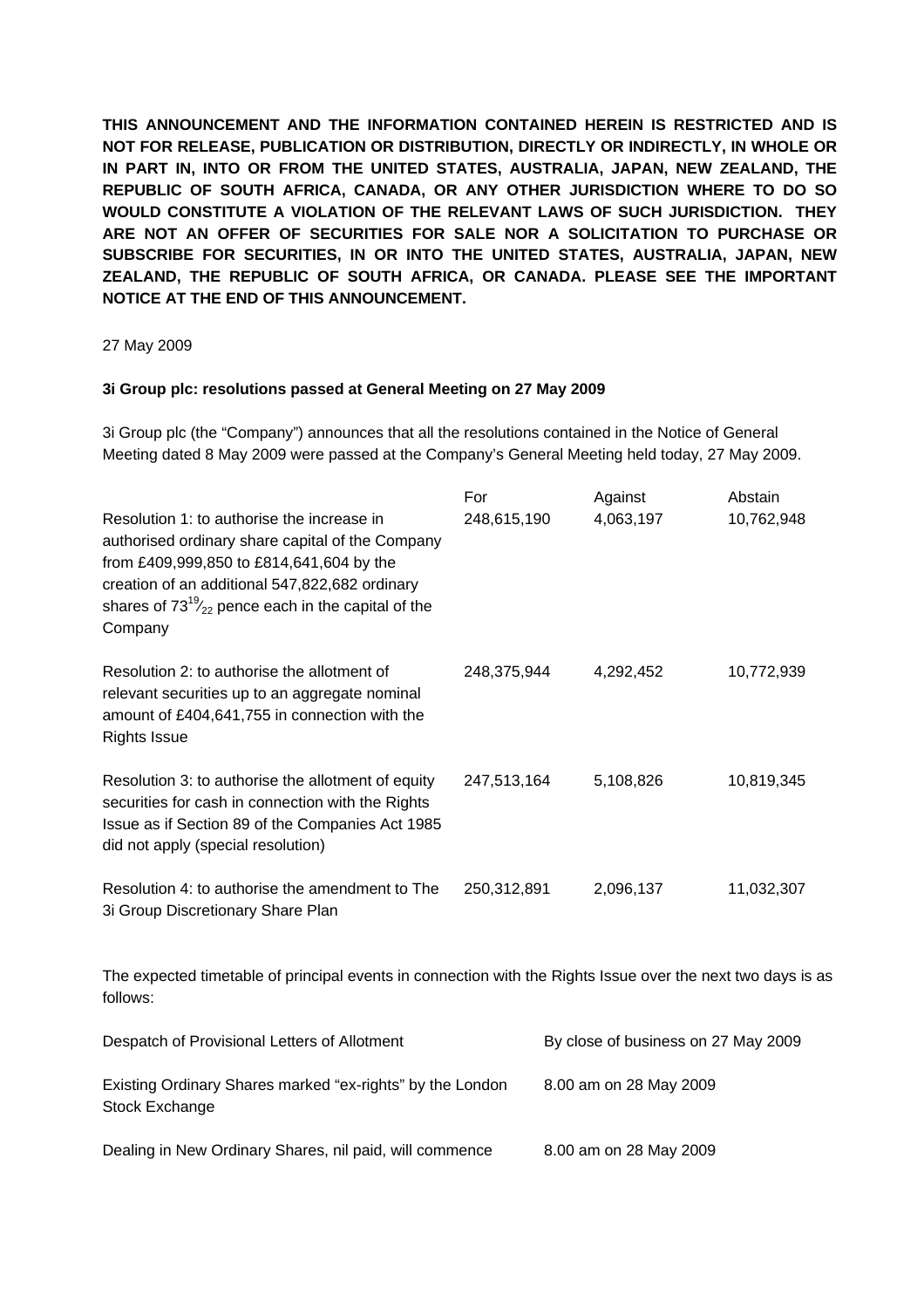Nil Paid Rights credited to stock accounts and enabled for settlement in CREST

As soon as practicable after 8.00 am on 28 May 2009

Two copies of the full text of the resolutions constituting special business were submitted to the UK Listing Authority today for publication through the Document Viewing Facility, which is situated at:

The Financial Services Authority 25 The North Colonnade Canary Wharf London E14 5HS

## **Further information**

For further information, please contact:

| Equiniti helpline                            | 0871 384 2232 (from inside the UK)<br>+44 121 415 7187 (from outside the UK) |
|----------------------------------------------|------------------------------------------------------------------------------|
| 3i Group plc:                                |                                                                              |
| Patrick Dunne, Group Communications Director | +44 (0) 207 975 3566                                                         |
| J.P. Morgan Cazenove Limited:                | +44 (0) 207 588 2828                                                         |
| Naguib Kheraj                                |                                                                              |
| lan Hannam                                   |                                                                              |
| Andrew Hodgkin                               |                                                                              |
| Merrill Lynch International:                 | +44 (0) 207 996 1000                                                         |
| Mark Astaire                                 |                                                                              |
| <b>Rupert Hume-Kendall</b>                   |                                                                              |
| Rothschild:                                  | +44 (0)207 280 5000                                                          |
| Nigel Higgins                                |                                                                              |
| John Deans                                   |                                                                              |
| Adam Young                                   |                                                                              |

## IMPORTANT NOTICE

Defined terms in this announcement shall have the same meanings as in the Prospectus relating to the Rights Issue dated 8 May 2009 unless the context requires otherwise.

This announcement has been issued by and is the sole responsibility of the Company.

A copy of the Prospectus is available from the registered office of the Company and on the Company's website at www.3igroup.com provided that the Prospectus is not available (whether through the website or otherwise) to Restricted Shareholders, subject to certain exceptions. The Prospectus gives further details of the New Ordinary Shares, the Nil Paid Rights and the Fully Paid Rights being offered pursuant to the Rights Issue.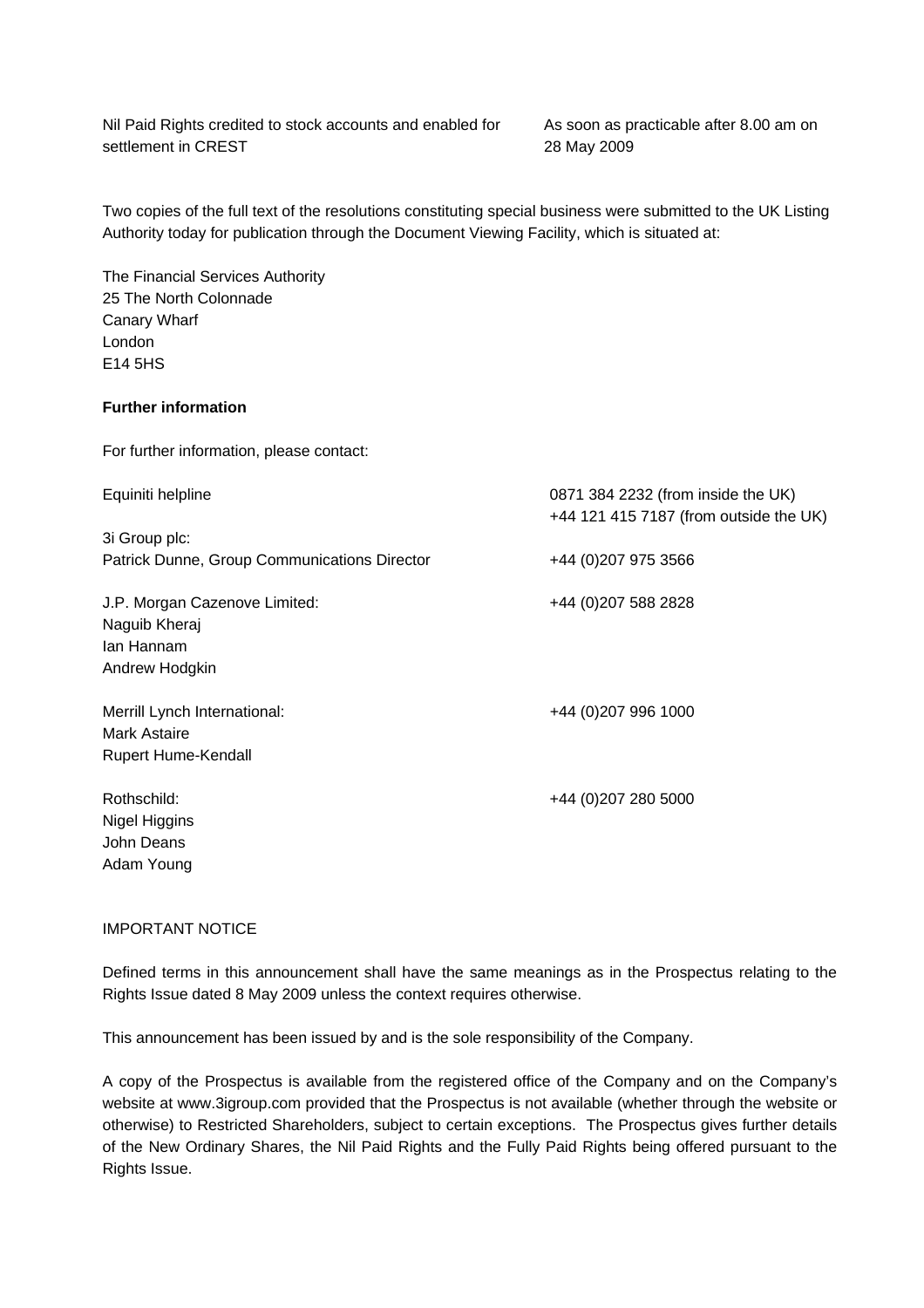This announcement is an advertisement and does not constitute a prospectus. Investors should not base any decision to purchase, otherwise acquire or subscribe for, sell or otherwise dispose of any Nil Paid Rights, Full Paid Rights or New Ordinary Shares referred to in this announcement except on the basis of the information contained in or incorporated by reference into the Prospectus.

Each of J.P. Morgan Cazenove, J.P. Morgan Securities Ltd, Merrill Lynch International, the Joint Lead Managers, the Co-Lead Managers and Rothschild is authorised and regulated in the United Kingdom by the FSA, and is acting for 3i and no one else in connection with the Rights Issue and will not regard any other person (whether or not a recipient of the Prospectus) as a client in relation to the Rights Issue and will not be responsible to anyone other than 3i for providing the protections afforded to their respective clients or for providing advice in relation to the Rights Issue or any matters referred to in this announcement.

Apart from the responsibilities and liabilities, if any, which may be imposed on J.P. Morgan Cazenove, J.P. Morgan Securities Limited, Merrill Lynch International, the Joint Lead Managers, the Co-Lead Managers and Rothschild by FSMA or under other laws, none of J.P. Morgan Cazenove, J.P. Morgan Securities Limited, Merrill Lynch International, the Joint Lead Managers, the Co-Lead Managers nor Rothschild accepts any responsibility whatsoever for the contents of this announcement, including its accuracy, completeness or verification or for any other statement made or purported to be made by it, or on its behalf, in connection with 3i, the Nil Paid Rights, the Fully Paid Rights or the New Ordinary Shares or the Rights Issue. Subject to applicable law, each of J.P. Morgan Cazenove, J.P. Morgan Securities Limited, Merrill Lynch International, the Joint Lead Managers, the Co-Lead Managers and Rothschild accordingly disclaims all and any liability whether arising in tort, contract or otherwise (save as referred to above) which they might otherwise have in respect of this announcement or any such statement.

This announcement does not constitute an offering circular or prospectus in connection with an offering of securities by the Company. Prospective investors must neither accept any offer for, nor acquire, any securities to which the announcement refers, unless they do so on the basis of the information contained in the Prospectus published by the Company. This announcement does not constitute an offer to sell or the solicitation of an offer to buy, or subscribe for, any securities and cannot be relied upon for any investment contract or decision. In addition, this announcement does not constitute or form part of any offer or invitation to sell or issue, or any solicitation of any offer to acquire, New Ordinary Shares, Provisional Allotment Letters, Nil Paid Rights, Fully Paid Rights and/or to take up any entitlements to Nil Paid Rights in the United States, Australia, Canada, Japan, New Zealand or the Republic of South Africa or any other jurisdiction in which such an offer or solicitation is unlawful or to any person to whom it is unlawful to make such offer or invitation.

The New Ordinary Shares, the Provisional Allotment Letters, the Nil Paid Rights and the Fully Paid Rights have not been and will not be registered under the United States Securities Act of 1933, as amended (the "US Securities Act") or under any relevant securities laws of any state or other jurisdiction of the United States and may not be offered, sold, taken up, exercised, resold, renounced, transferred or delivered, directly or indirectly, to (or for the account or benefit of) any US Person, or within the US except pursuant to an applicable exemption from the registration requirements of the US Securities Act and in compliance with state securities laws. The Company does not intend to register any portion of the Rights Issue in the United States or to conduct a public offering of securities in the United States. No money, pecunious or other consideration is being solicited and, if sent in response to the information contained herein, will not be accepted. The Company will not be registered under the US Investment Company Act of 1940 as amended, and investors will not be entitled to the benefits of the Act. Offers of the New Ordinary Shares,